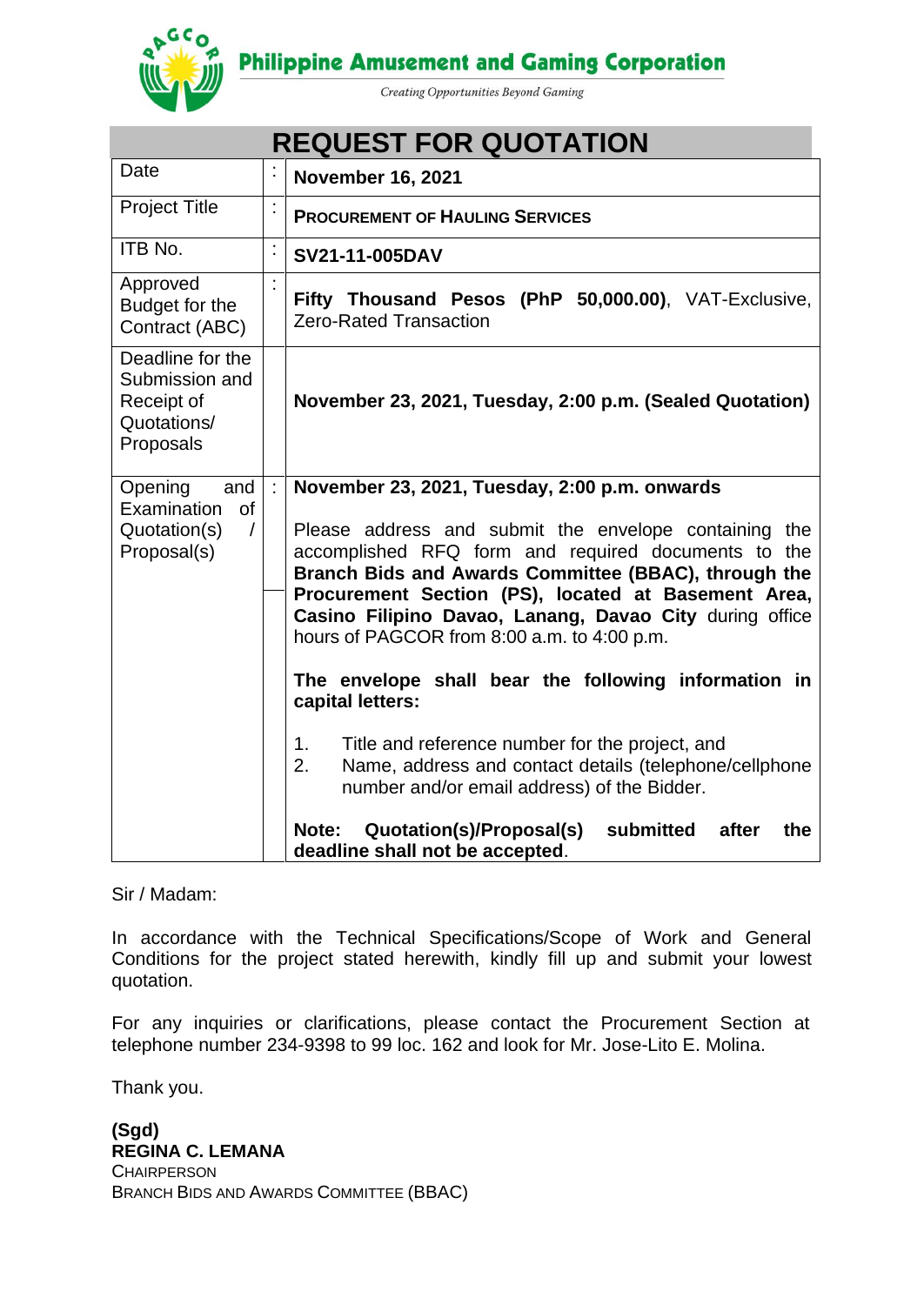## **Dear Ms. Lemana:**

In accordance with your request, following is our quotation for your requirement:

## **I. TECHNICAL SPECIFICATIONS/ SCOPE OF WORK AND GENERAL CONDITIONS OF THE PROJECT**

| <b>Description / Scope of Work</b>                            | <b>Offered Technical</b>                                              |
|---------------------------------------------------------------|-----------------------------------------------------------------------|
| <b>Procurement of Hauling Services</b>                        | <b>Proposal</b>                                                       |
|                                                               | Please fill up each column<br>with either: "Comply" or<br>"Not Comply |
| Contract duration: one (1) year or until the contract price   |                                                                       |
| is depleted/consumed whichever comes first                    |                                                                       |
| Hauling, trucking and delivery of PAGCOR properties           |                                                                       |
| from PAGCOR Davao Main to Tagum Satellite and vice<br>- versa |                                                                       |
| Prior to hauling, Service Provider shall conduct actual       |                                                                       |
| inspection at the sites to determine the<br>proper            |                                                                       |
| equipment to be used.                                         |                                                                       |
| Service Provider shall provide all necessary equipment        |                                                                       |
| (truck/forklift/crane or any applicable equipment for the     |                                                                       |
| hauling and transferring of items to the container/closed     |                                                                       |
| van) including manpower.                                      |                                                                       |

# **II. FINANCIAL QUOTATION:**

| <b>Description</b>                                                                     | <b>Unit Cost</b><br>for Six (6) Wheeler closed<br>van | <b>Unit Cost</b><br>for Ten (10) Wheeler<br>closed van |
|----------------------------------------------------------------------------------------|-------------------------------------------------------|--------------------------------------------------------|
| <b>Procurement of Hauling</b><br><b>Services</b><br>(Davao to Tagum and<br>vice versa) | (PhP                                                  | (PhP)                                                  |
| <b>GRAND TOTAL COST</b><br>VAT Exclusive, Zero<br><b>Rated Transaction</b>             | (Note: Please state amount in words and in figures)   |                                                        |

### **NOTES:**

- 1. The quotations (unit and total prices) shall be rounded off up to two (2) decimal places.
- 2. Quotations must be gross of all applicable taxes and VAT-exclusive, zero rated transactions.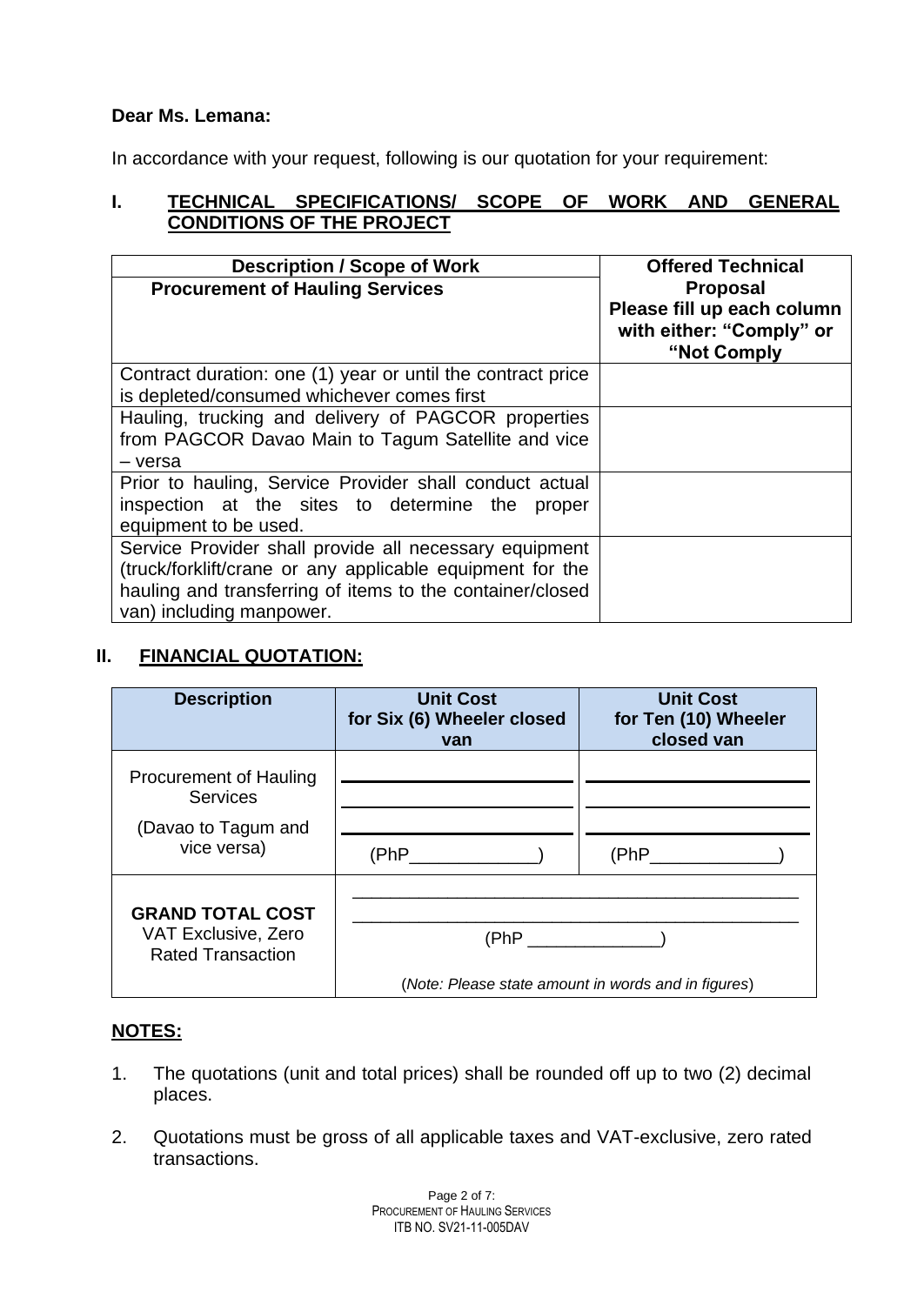| <b>VALIDITY OF OFFER:</b> | Ninety (90) calendar days from the date of opening<br>of quotations      |  |  |
|---------------------------|--------------------------------------------------------------------------|--|--|
| <b>PAYMENT SCHEDULE:</b>  | Payment shall be made upon issuance of the<br>Certificate of Acceptance. |  |  |

#### **Additional Requirements:**

Bidders have the option to submit the following documents, together with the quotation, on the deadline for the Submission and Receipt of Quotations/Proposal or at the latest within three (3) calendar days from the determination of the bidder having the Lowest / Single Calculated Quotation and receipt of the BBAC notice relative thereto:

1. BIR Certificate of Registration for individuals (*If applicable)*;

#### **OR;**

- a. Registration Certificate from the Department of Trade and Industry (DTI) for sole proprietors, Registration Certificate from the Securities and Exchange Commission (SEC) for corporations, partnerships or joint ventures or Registration Certificate from the Cooperative Development Authority (CDA), and
- b. Valid Mayor's Permit issued by the city or municipality where the principal place of business of the bidder is located or Official Receipt as proof of payment for renewal.
- 2. Philippine Government Electronic Procurement System (PhilGEPS) Platinum Certificate of Registration and Membership; **OR;**

PhilGEPS Registration Number: \_\_\_\_\_\_\_\_\_\_\_

3. Omnibus Sworn Statement using the form prescribed in Annex A hereof.

The Omnibus Sworn Statement shall be supported by an attached document showing proof of authorization, e.g., duly notarized Secretary's Certificate issued by the corporation or the members of the joint venture or a Special Power of Attorney (SPA) in case of sole proprietorships for situations where the signatory is not the sole proprietor/owner.

#### **NOTES:**

- 1. Bidders shall submit their quotations through their duly authorized representatives using this form only. This form must be completed without any alterations to their format and no substitute form shall be accepted. All parameters shall be filled in with the correct and accurate information as required.
- 2. Quotation(s)/Proposal(s) submitted exceeding the Approved Budget for the Contract shall be rejected.
- 3. The prices quoted are to be paid in Philippine Currency.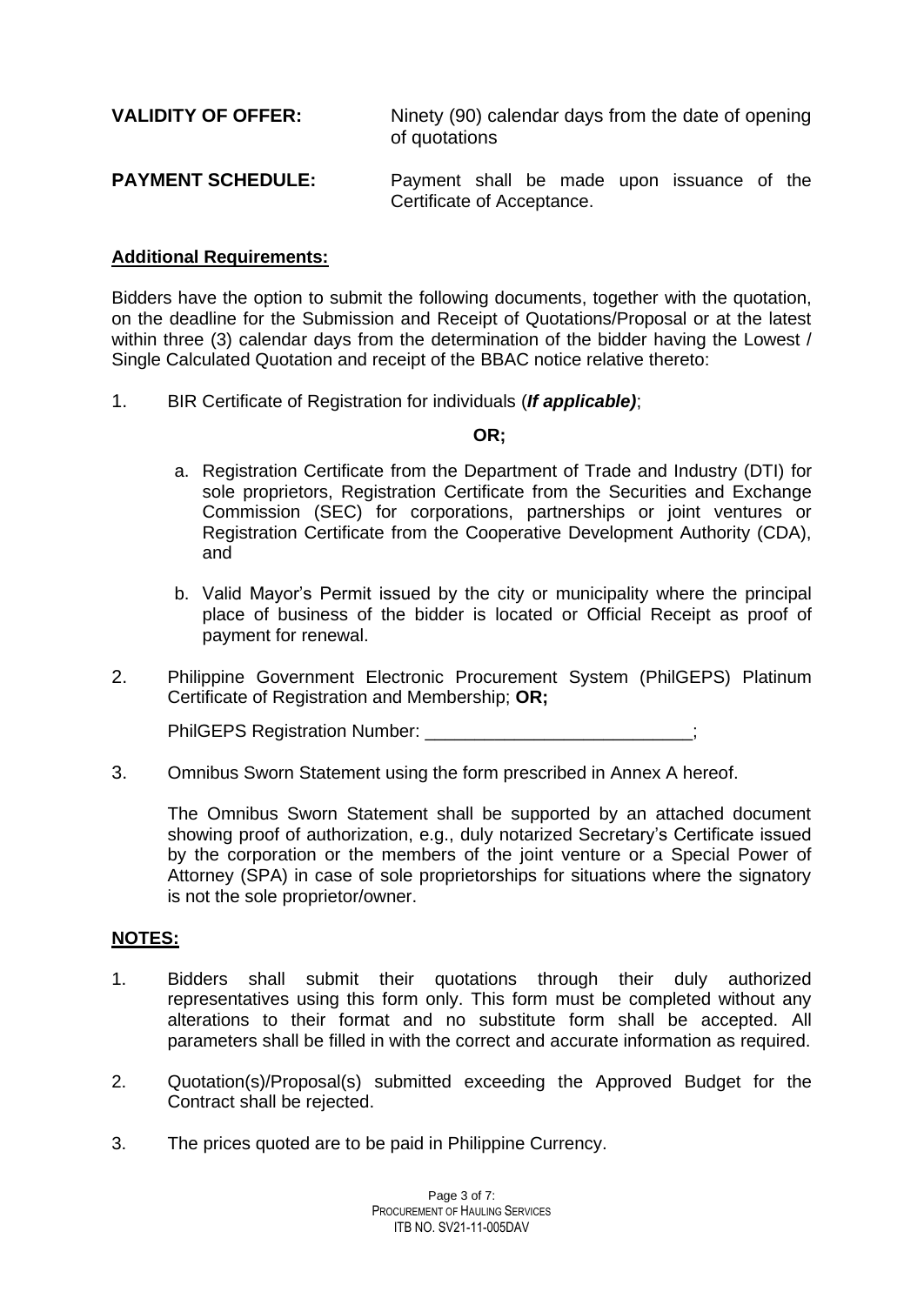- 4. All prices quoted are **INCLUSIVE** of all applicable duties, government permits, fees, and other charges relative to the acquisition and delivery of items to PAGCOR, but **VAT-Exclusive, Zero-Rated Transaction**.
- 5. For the purpose of standardization of quotations/proposals, this RFQ Form will prevail over all kinds and forms of quotation. In case of price discrepancy over the amounts in words and in figures, the amount in words will prevail.
- 6. Any interlineations, erasures or overwriting shall be valid only if they are signed or initiated by you or any of your duly authorized representative/s.
- 7. PAGCOR shall have the right to inspect and/or to test the goods to confirm their conformity to the technical specifications.
- 8. Award of contract shall be made in favor of the supplier or contractor having the Single or Lowest Calculated Responsive Quotation (for goods and infrastructure projects) or a consultant with the Single or Highest Rated Responsive Proposal, which complies with the minimum technical specifications and other terms and conditions stated herein.
- 9. The supplier/contractor/consultant agrees to pay a penalty of one-tenth of one percent (1/10 of 1%) of the corresponding contract price for each day of delay, including non-working days (i.e. Saturday and Sunday), legal holidays or special non-working holidays. PAGCOR shall rescind the contract once the cumulative amount of liquidated damages reaches ten percent (10%) of the amount of the contract, without prejudice to other courses of action and remedies open to it.
- **10.** Other terms and conditions are stipulated in the attached Annex A of the Purchase Order.

### **BIDDER'S COMMITMENT:**

We hereby agree and bind ourselves to the terms and conditions herein specified, to the manner of procurement and evaluation set up by the BBAC, to the provisions of the attached Annex A (Terms and Conditions) of the Purchase Order/Service Contract and to the rules and regulations of the Government and PAGCOR.

Very truly yours,

| Signature over Printed Name |  |
|-----------------------------|--|
| Date:                       |  |
| TIN:                        |  |
| Position:                   |  |

\_\_\_\_\_\_\_\_\_\_\_\_\_\_\_\_\_\_\_\_\_\_\_\_\_\_\_\_\_

\_\_\_\_\_\_\_\_\_\_\_\_\_\_\_\_\_\_\_\_\_\_\_\_\_\_\_\_\_

\_\_\_\_\_\_\_\_\_\_\_\_\_\_\_\_\_\_\_\_\_\_\_\_\_\_\_\_

Company Represented:

| TIN:                         |  |
|------------------------------|--|
| Address / Tel. No. / Fax No. |  |

Page 4 of 7: PROCUREMENT OF HAULING SERVICES ITB NO. SV21-11-005DAV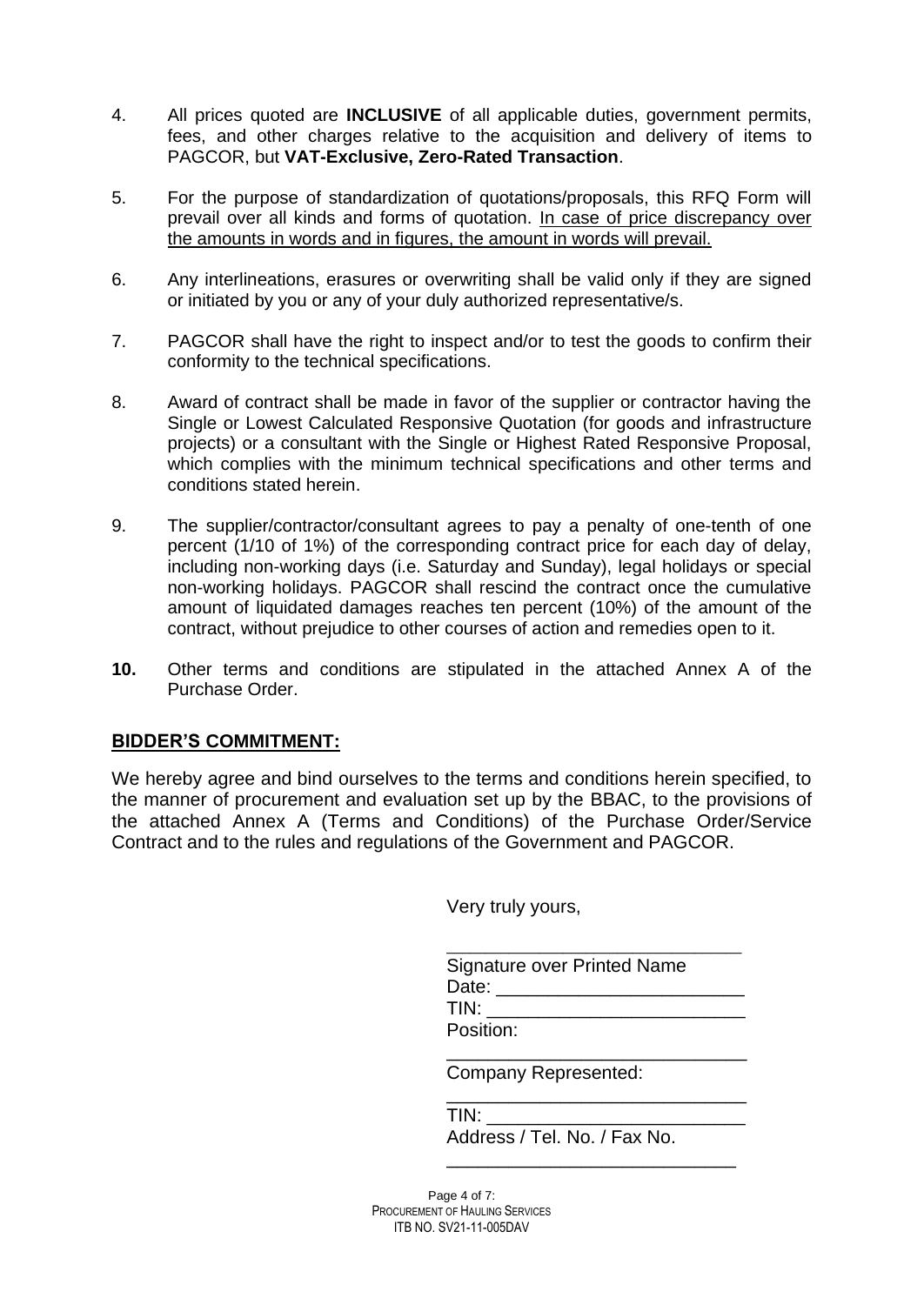REPUBLIC OF THE PHILIPPINES  $\qquad$ ) CITY/MUNICIPALITY OF  $\qquad \qquad$  ) S.S.

# **A F F I D A V I T**

I, *[Name of Affiant]*, of legal age, *[Civil Status]*, *[Nationality]*, and residing at *[Address of Affiant]*, after having been duly sworn in accordance with law, do hereby depose and state that:

### a) *Select one, delete the other:*

*If a sole proprietorship:* I am the sole proprietor or authorized representative of *[Name of Bidder]* with office address at *[address of Bidder]*;

*If a partnership, corporation, cooperative, or joint venture:* I am the duly authorized and designated representative of *[Name of Bidder]* with office address at *[address of Bidder]*;

#### b) *Select one, delete the other:*

*If a sole proprietorship:* As the owner and sole proprietor, or authorized representative of *[Name of Bidder]*, I have full power and authority to do, execute and perform any and all acts necessary to participate, submit the proposal, to sign and execute the ensuing contract for *[Name of the Project]* of the Philippine Amusement and Gaming Corporation, *as shown in the attached duly notarized Special Power of Attorney*;

*If a partnership, corporation, cooperative, or joint venture:* I am granted full power and authority to do, execute and perform any and all acts necessary to participate, submit the proposal, to sign and execute the ensuing contract for *[Name of the Project]* of the Philippine Amusement and Gaming Corporation*,*  as shown in the attached *[state title of attached document showing proof of authorization (e.g., duly notarized Secretary's Certificate, Board/Partnership Resolution, or Special Power of Attorney, whichever is applicable;)]*;

- c) *[Name of Bidder]* is not "blacklisted" or barred from bidding by the Government of the Philippines or any of its agencies, offices, corporations, or Local Government Units, foreign government/foreign or international financing institution whose blacklisting rules have been recognized by the Government Procurement Policy Board;
- d) Each of the documents submitted in satisfaction of the procurement requirements for the conduct of Negotiated Procurement (Small Value) is an authentic copy of the original, complete, and all statements and information provided therein are true and correct;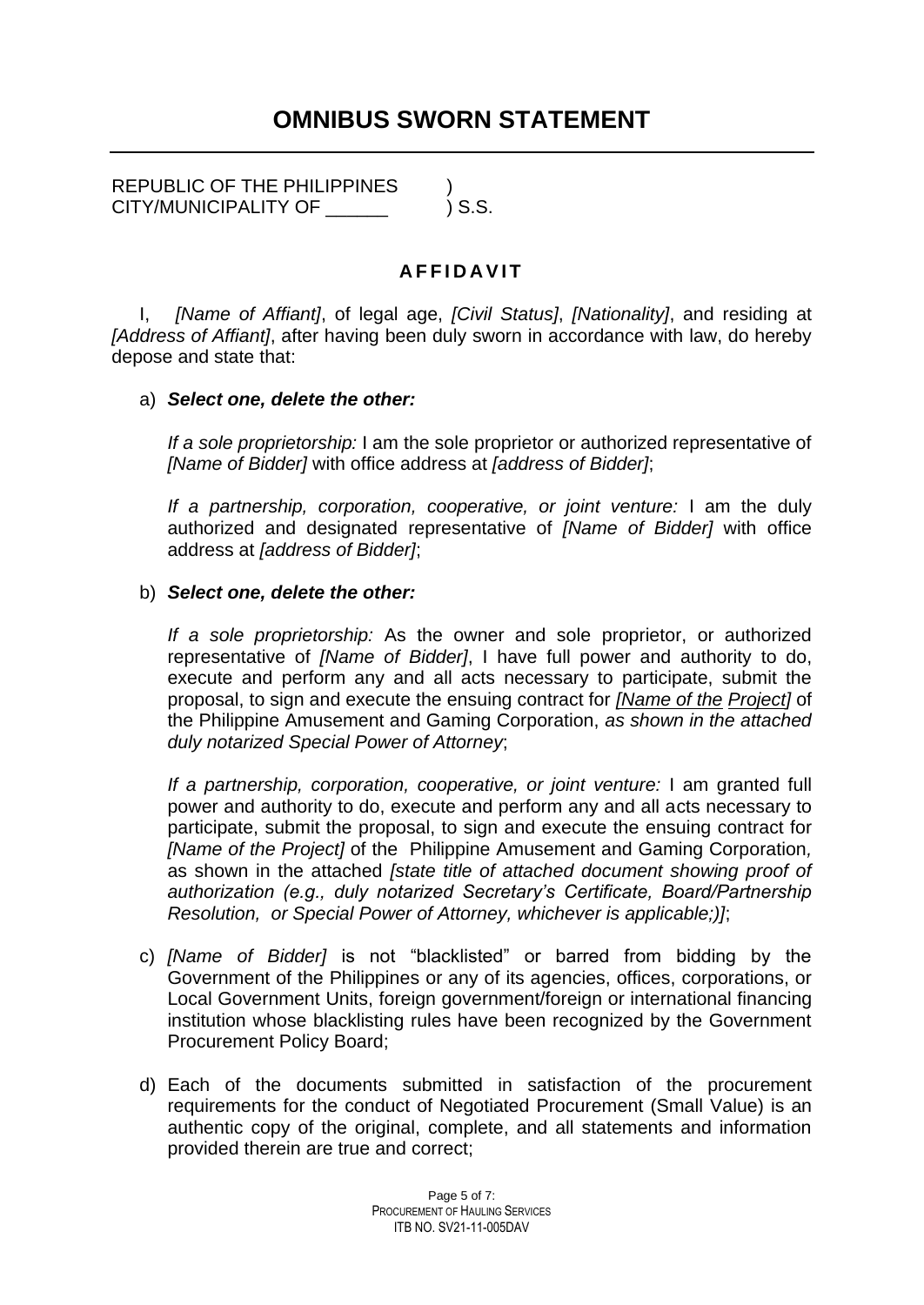e) *[Name of Bidder]* is authorizing the Head of the Procuring Entity or its duly authorized representative(s) to verify all the documents submitted;

## f) *Select one, delete the rest:*

*If a sole proprietorship:* The owner or sole proprietor is not related to the Head of the Procuring Entity, members of the Bids and Awards Committee (BAC), the Technical Working Group, and the BAC Secretariat, the head of the Project Management Office or the end-user unit, and the project consultants by consanguinity or affinity up to the third civil degree;

*If a partnership or cooperative:* None of the officers and members of *[Name of Bidder]* is related to the Head of the Procuring Entity, members of the Bids and Awards Committee (BAC), the Technical Working Group, and the BAC Secretariat, the head of the Project Management Office or the end-user unit, and the project consultants by consanguinity or affinity up to the third civil degree;

*If a corporation or joint venture:* None of the officers, directors, and controlling stockholders of *[Name of Bidder]* is related to the Head of the Procuring Entity, members of the Bids and Awards Committee (BAC), the Technical Working Group, and the BAC Secretariat, the head of the Project Management Office or the end-user unit, and the project consultants by consanguinity or affinity up to the third civil degree;

- g) *[Name of Bidder]* complies with existing labor laws and standards; and
- h) *[Name of Bidder]* is aware of and has undertaken the following responsibilities as a Bidder:
	- a. Carefully examine all of the contents of the Request for Quotation/Request for Proposal;
	- b. Acknowledge all conditions, local or otherwise, affecting the implementation of the Contract;
	- c. Made an estimate of the facilities available and needed for the contract, if any; and
	- d. Inquire or secure Supplemental/Bid Bulletin(s) issued, if any, for the *[Name of the Project]*.
- i) *[Name of Bidder]* did not give or pay directly or indirectly, any commission, amount, fee, or any form of consideration, pecuniary or otherwise, to any person or official, personnel or representative of the government in relation to any procurement project or activity.